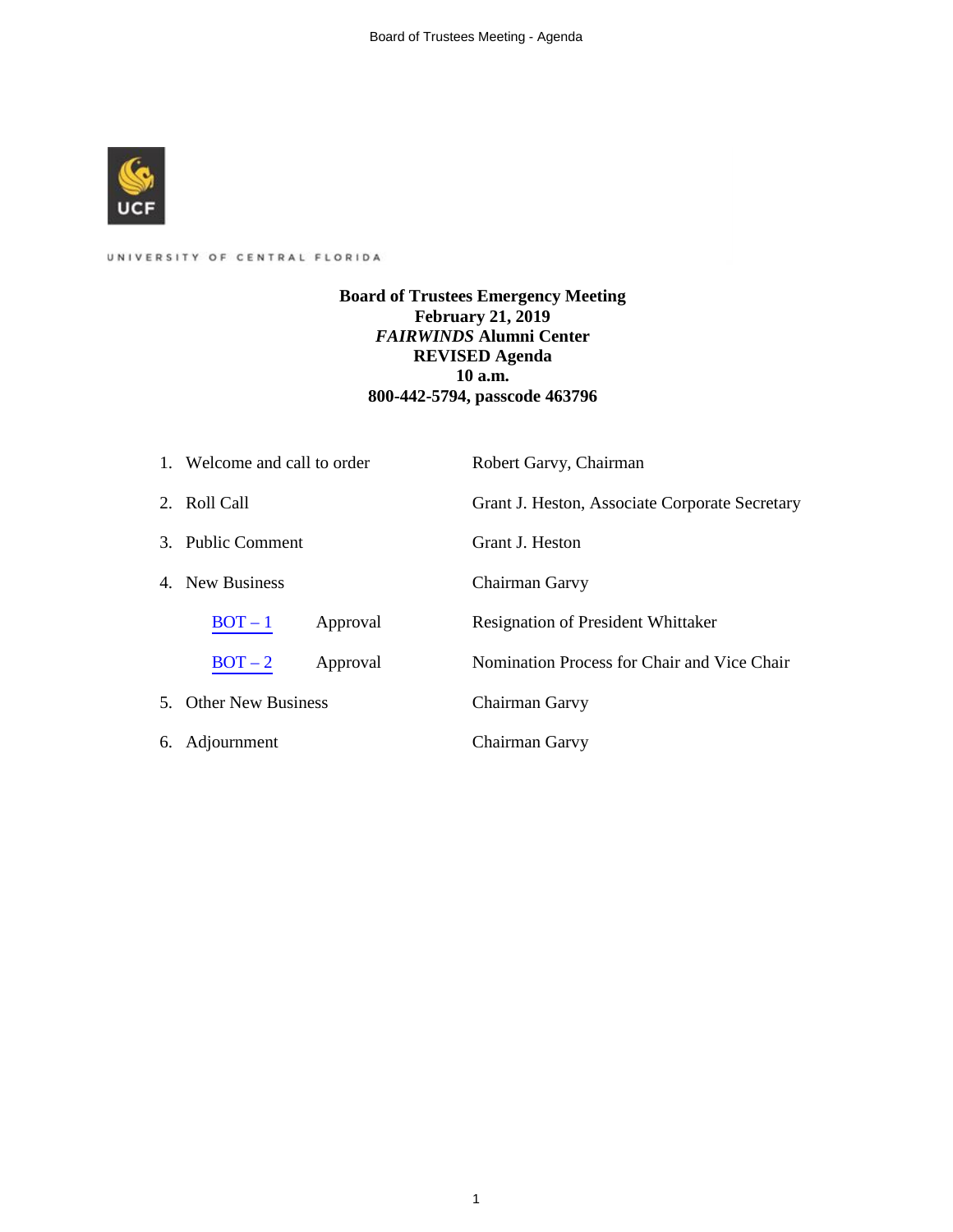# **ITEM: BOT-1**

# **UCF BOARD OF TRUSTEES**

February 21, 2019

<span id="page-1-0"></span>**Title:** Resignation of President Whittaker

### **Background**

President Whittaker tendered his resignation to the Board of Trustees on February 19, 2019.

### **Issues to be Considered:**

Whether it is in the best interests of the University of Central Florida to accept the tendered resignation.

### **Alternatives to Decision:**

To not accept the tendered resignation.

# **Fiscal Impact and Source of Funding:**

Payments due to President Whittaker upon the acceptance of his resignation and approval of a settlement agreement.

### **Recommended Action:**

The board will accept the resignation subject to the approval of a settlement agreement with President Whittaker to be negotiated by the Chairman and recommended by the Nominating and Governance Committee for approval.

# **Authority for Board of Trustees Action:**

Employment Agreement between the University of Central Florida and Dale Whittaker. BOG Regulation 1.001 Delegation of Authority to the President

# **Committee Chair or Chairman of the Board approval:**

Approved by Chair Garvy on February 20, 2019

**Submitted by:** Scott Cole, Vice President and General Counsel

# **Supporting Documentation:**

Attachment A: President Whittaker's letter of resignation Attachment B: Chairman Garvy's letter to the Board of Trustees

**Facilitators/Presenters:**

N/A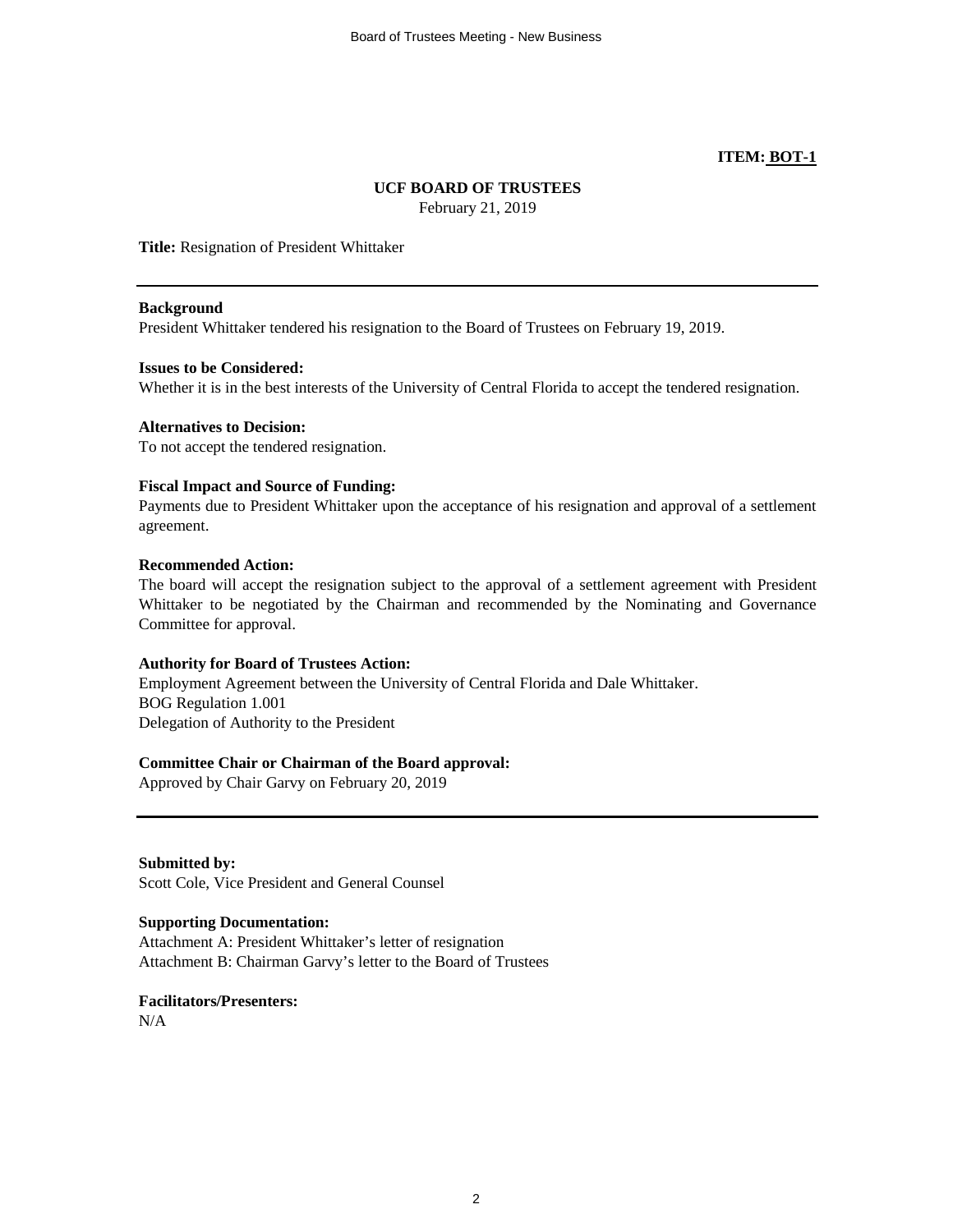

Attachment A

UNIVERSITY OF CENTRAL FLORIDA

**Office of the President** P.O. Box 160002 Orlando, FL 32816-0002

February 19, 2019

Robert A. Garvy, Chairman **UCF Board of Trustees** 4000 Central Florida Boulevard Orlando, FL 32816

Dear Chairman Garvy,

Since the beginning of my presidency, UCF has been faced with the grave challenge of how to respond to the controversy involving Trevor Coburn Hall ("TCH"), and the broader systemic problems that led to the improper use of E&G funds by prior UCF administrators.

Since the beginning of the process, I have had three goals. My first goal was to do everything in my power to support a full, accurate, and impartial investigation of the circumstances that led us to this point. My second goal was to immediately begin implementing reforms in both procedures and culture at UCF to prevent such an incident from ever occurring again; and to encourage an ongoing process of continually refining those reforms so we will continue to improve as an institution. Finally, my third goal has been to repair and restore the public's full trust and confidence in UCF, and to do everything in my power to begin healing the relationships between UCF and our funding partners in the legislative and executive branches of state government.

To accomplish the first goal, I directed all our university personnel to fully support the investigation initiated by the Board of Trustees, as well as the investigation being conducted by the Florida Board of Governors and Florida Legislature, to ensure that a full, accurate, and complete inquiry and record is made of all the circumstances surrounding TCH and other projects. I have personally given my own sworn testimony, and I will continue to support efforts to understand the incident, so that both UCF and the state university system can improve itself with better policies and procedures.

To accomplish the second goal, I made aggressive and far-reaching changes to fix the problems revealed by these investigations. To date, we have instituted the most comprehensive reorganization of personnel, policies, and controls in UCF history. I've engaged nationally respected, outside experts to advise us about best practices in financial reporting and accountability, and we are continuing to critically review the changes and improvements we have made, so that our pursuit of excellence in university governance will be ongoing.

To accomplish the third goal, both I and the members of our administration have met with countless students, alumni, and faculty. We conveyed our apologies for what went wrong and shared our commitment to making it right. I have done the same with both our Board of Trustees and the Board of Governors, and we have communicated extensively with legislative leadership and staff. Because we are a state university, ensuring the confidence of and maintaining a healthy relationship with state government is paramount to UCF's success.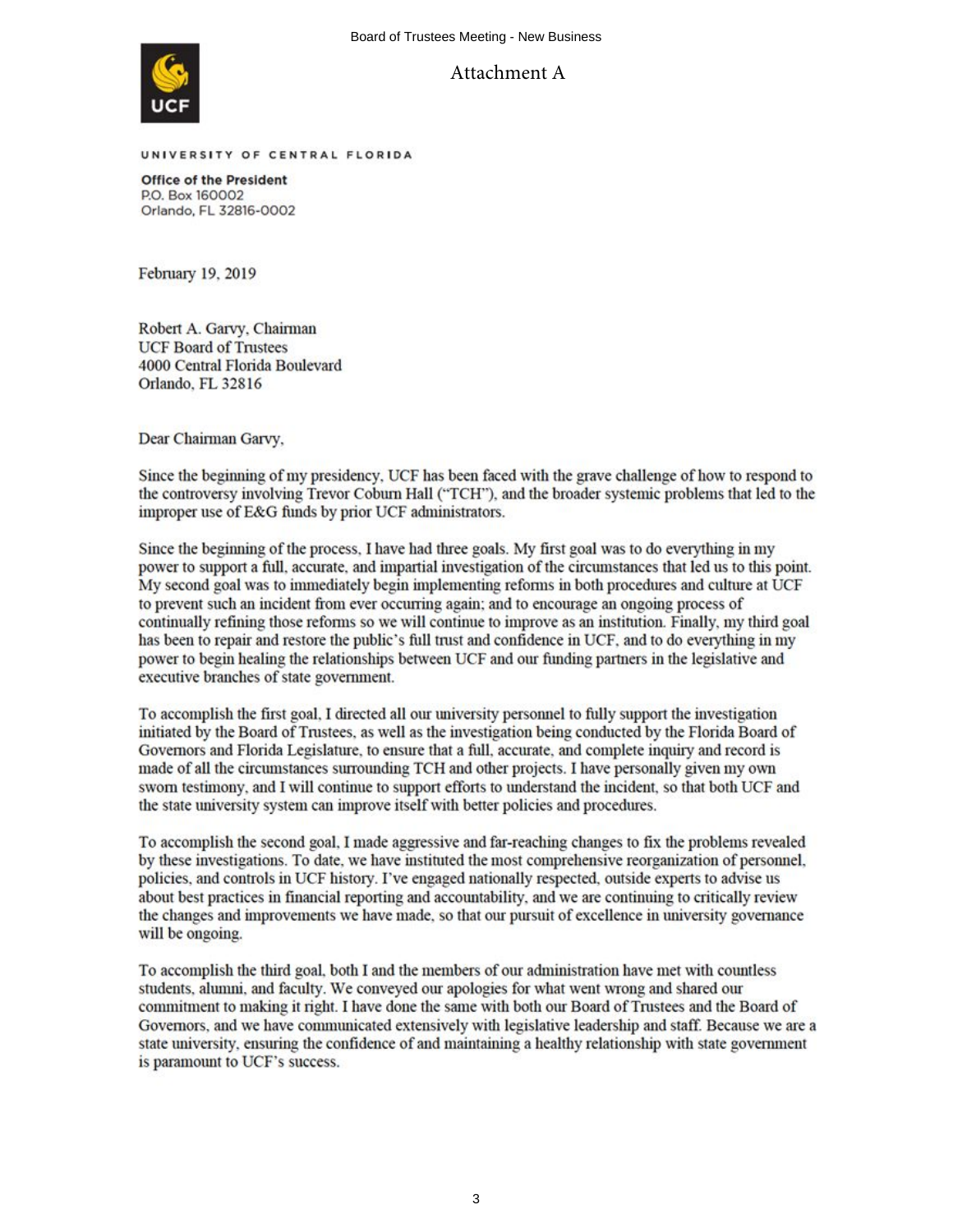

UNIVERSITY OF CENTRAL FLORIDA

**Office of the President** P.O. Box 160002 Orlando, FL 32816-0002

We have made great progress and UCF is pointed in the right direction.

However, to fully implement my third goal of restoring confidence in UCF by state government leaders, it has been made clear to me that one additional step is needed. Sometimes the best leadership decision you can make is to entrust leadership to others. I have concluded that for UCF to succeed with our state leaders in the future, new leadership will be required. I do not reach this conclusion lightly, because it has been my privilege and honor to lead UCF through one of the most serious challenges in its history. To help our university completely transition beyond its current circumstances. I believe my own personal transition is necessary.

Therefore, I offer my resignation as president to you and the Board of Trustees. I do so with the conviction that I have always acted with integrity and honesty, and with optimism that the relationship between UCF and the Legislature can be renewed. That healthy relationship is essential for the university to serve our more than 68,000 students in one of the fastest-growing, most diverse regions in the United States.

With you and our trustees making wise decisions about the future, I know UCF is in good hands.

Sincerely,

 $11.44$ 

Dale Whittaker **President**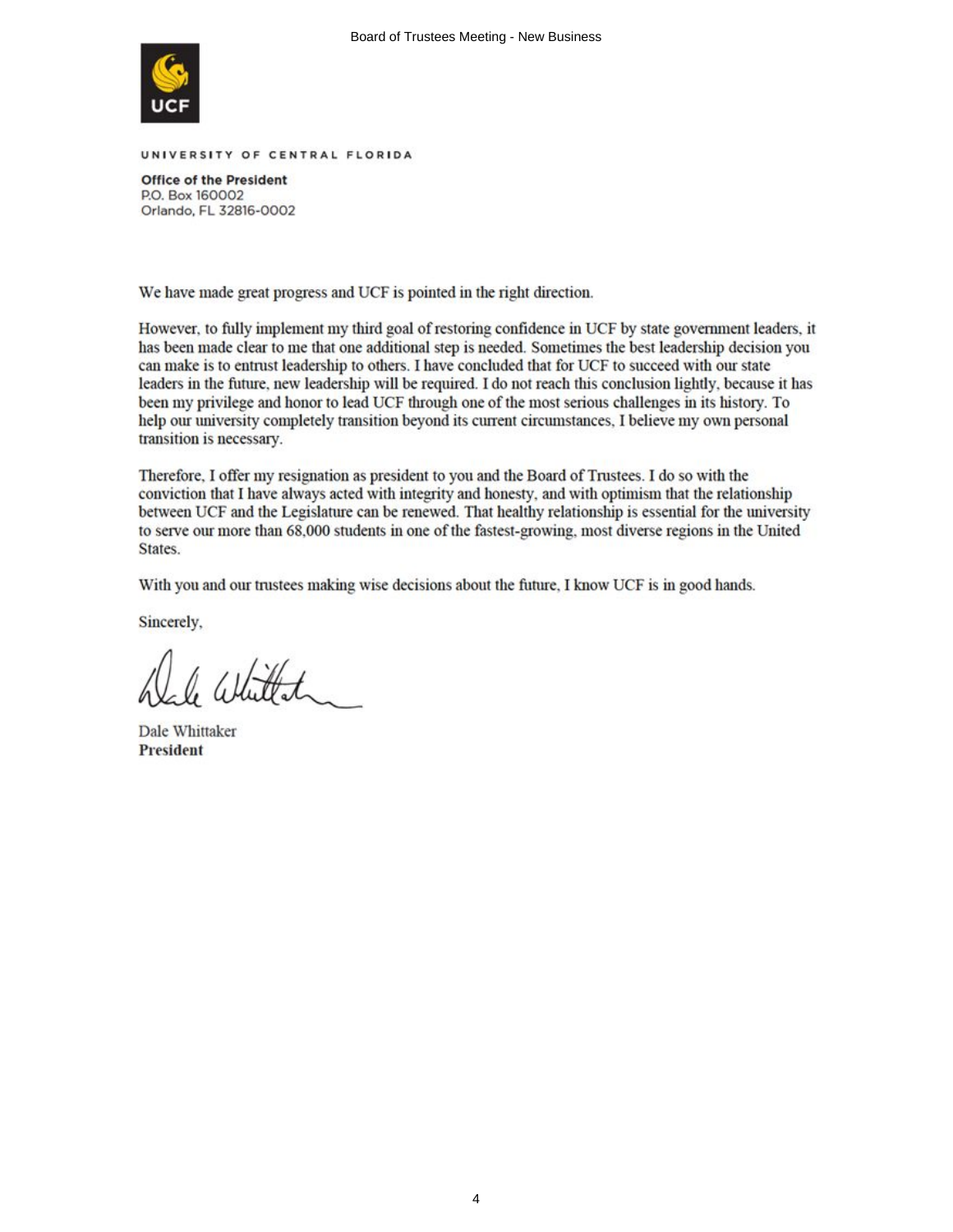

UNIVERSITY OF CENTRAL FLORIDA

**Board of Trustees** 4000 Central Florida Boulevard Orlando, FL 32816

February 19, 2019

Board of Trustees University of Central Florida 4365 Andromeda Loop North Orlando, FL 32816

Dear Trustees:

It is with considerable disappointment that I forward to you an offer from Dr. Dale Whittaker to resign as President of UCF.

Dale has served this University with distinction since his arrival as Provost in 2014 and his selection as President in 2018. His record of achievements, personal integrity, leadership, engagement, and insistence on the highest standards of personal conduct have been recognized and admired throughout our institution, the 68,000 students we serve and the central Florida community.

In his offer to resign, Dr. Whittaker is putting the interests of our students and the University above his own. I am grateful for his willingness to subordinate those interests to the needs of our students, our two hundred and eighty thousand graduates, and tens of thousands of businesses, organizations, and entities that rely on UCF's talent and significant economic impact.

I will be calling a special Board of Trustees meeting to address this matter and the steps we need to take as the governing authority over the University.

**Robert Garvy** Chairman UCF Board of Trustees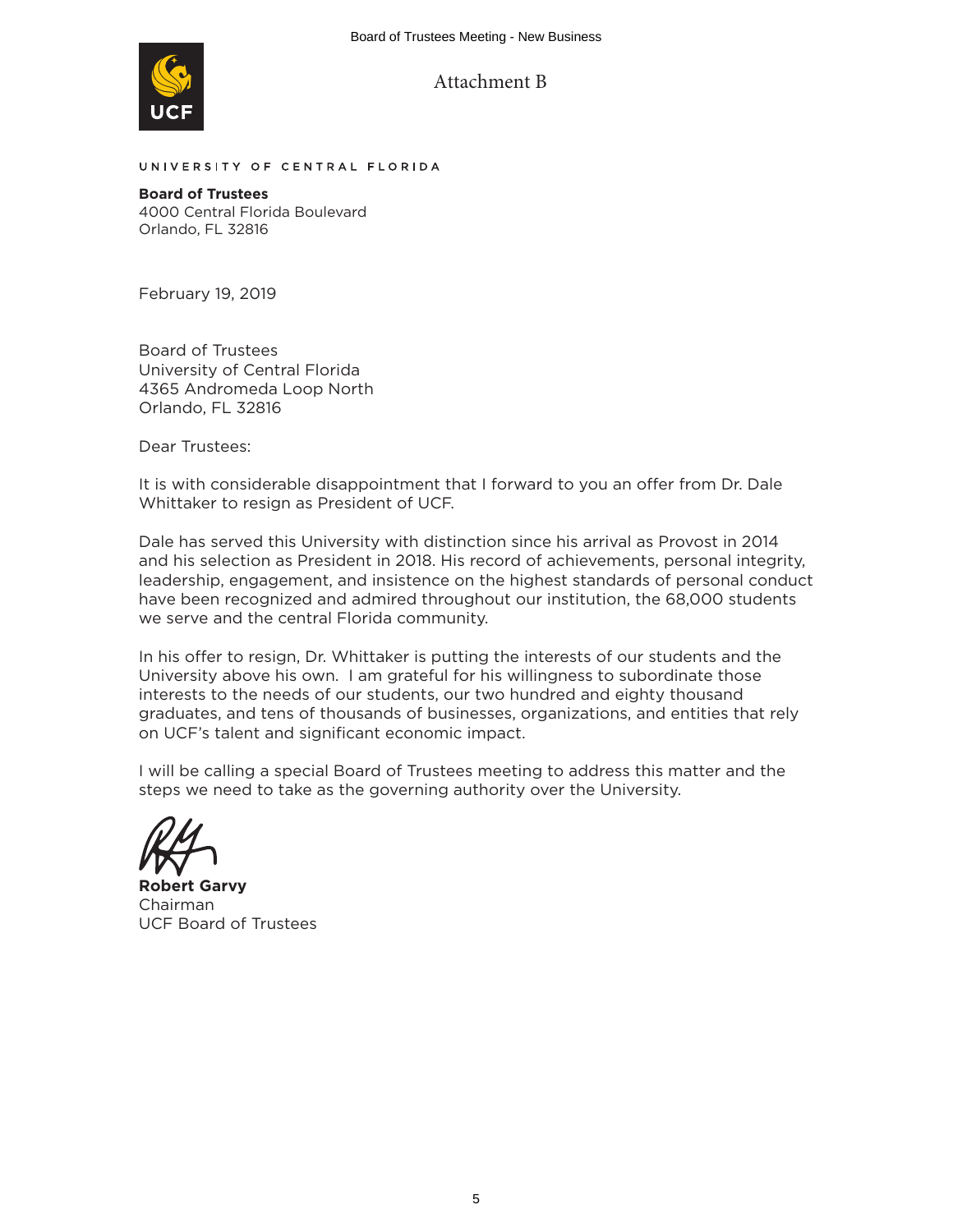# **ITEM: BOT-2**

# **UCF BOARD OF TRUSTEES**

February 21, 2019

<span id="page-5-0"></span>**Title:** Nomination Process for the Chair and Vice Chair

### **Background**

In a special board meeting on February 12, 2019, the board approved an out-of-cycle Board Chair and Vice Chair election process to fill former Chairman Marchena's term, with an initial term beginning on the date of election and terminating on the first board meeting after July 1, 2021. The board directed the Nominating and Governance Committee to proceed with the nomination process, as outlined in the nomination process document, on an expedited basis.

### **Issues to be Considered:**

Whether to proceed with the regular nomination process as outlined in section 4.2 in the Board of Trustees Bylaws and not accelerate the nomination process.

# **Alternatives to Decision:**

Continue the expedited process as approved by the Board on February 12, 2019.

# **Fiscal Impact and Source of Funding:**

 $N/A$ 

# **Recommended Action:**

Procced with the regular nominating process as outlined in section 4.2 in the Board of Trustees Bylaws and retract the approval of an out-of-cycle expedited nominating process.

# **Authority for Board of Trustees Action:**

University of Central Florida Board of Trustees Seventh Amended and Restated Bylaws and Nominating Process for Chair and Vice Chair

# **Committee Chair or Chairman of the Board approval:**

Approved by Chair Garvy on February 20, 2019

**Submitted by:**

Scott Cole, Vice President and General Counsel

# **Supporting Documentation:**

Attachment A: University of Central Florida Board of Trustees Seventh Amended and Restated Bylaws and Nominating Process for Chair and Vice Chair

# **Facilitators/Presenters:**

 $N/A$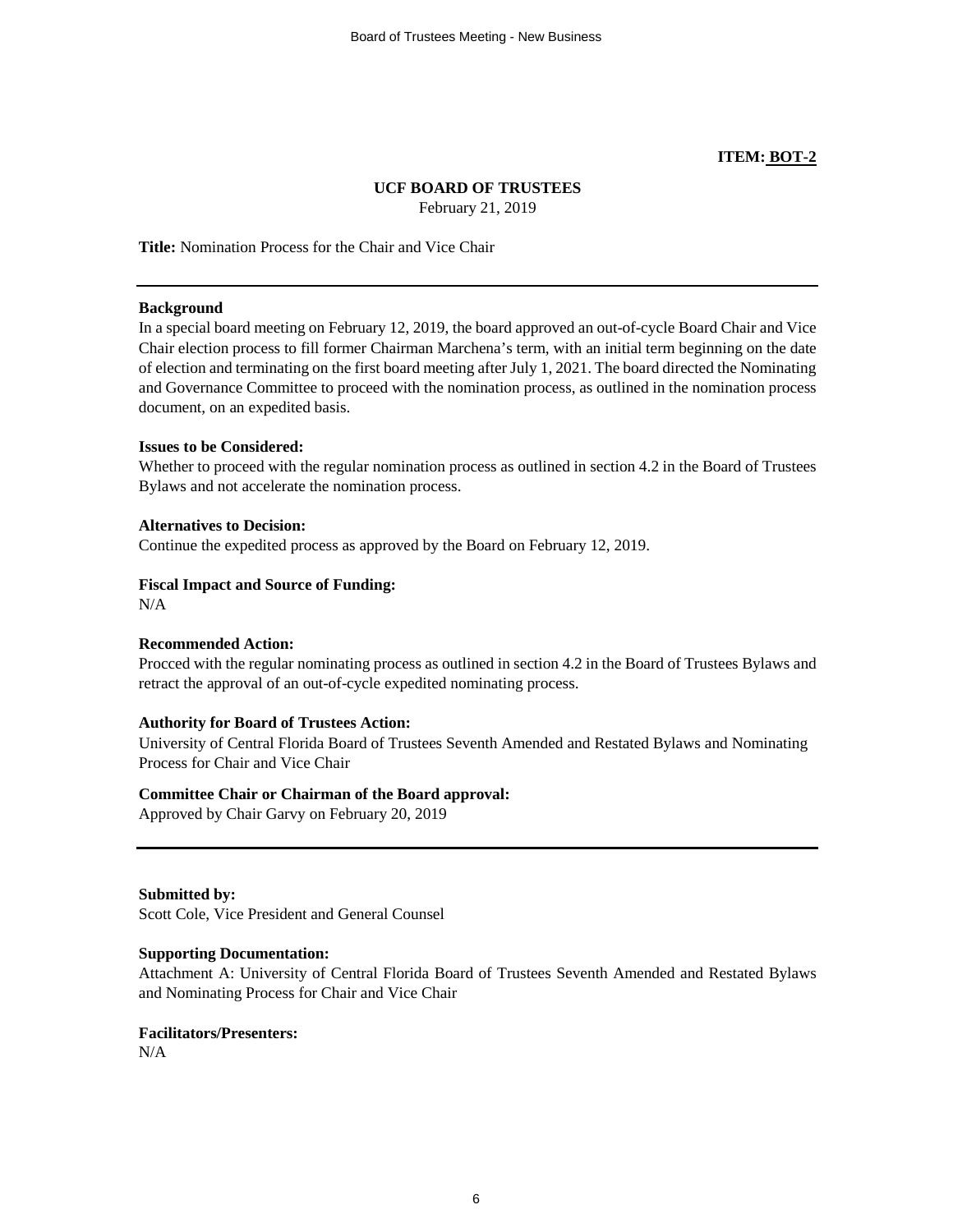Attachment A

# University of Central Florida **Board of Trustees**

Seventh Amended and Restated Bylaws

September 15, 2016

7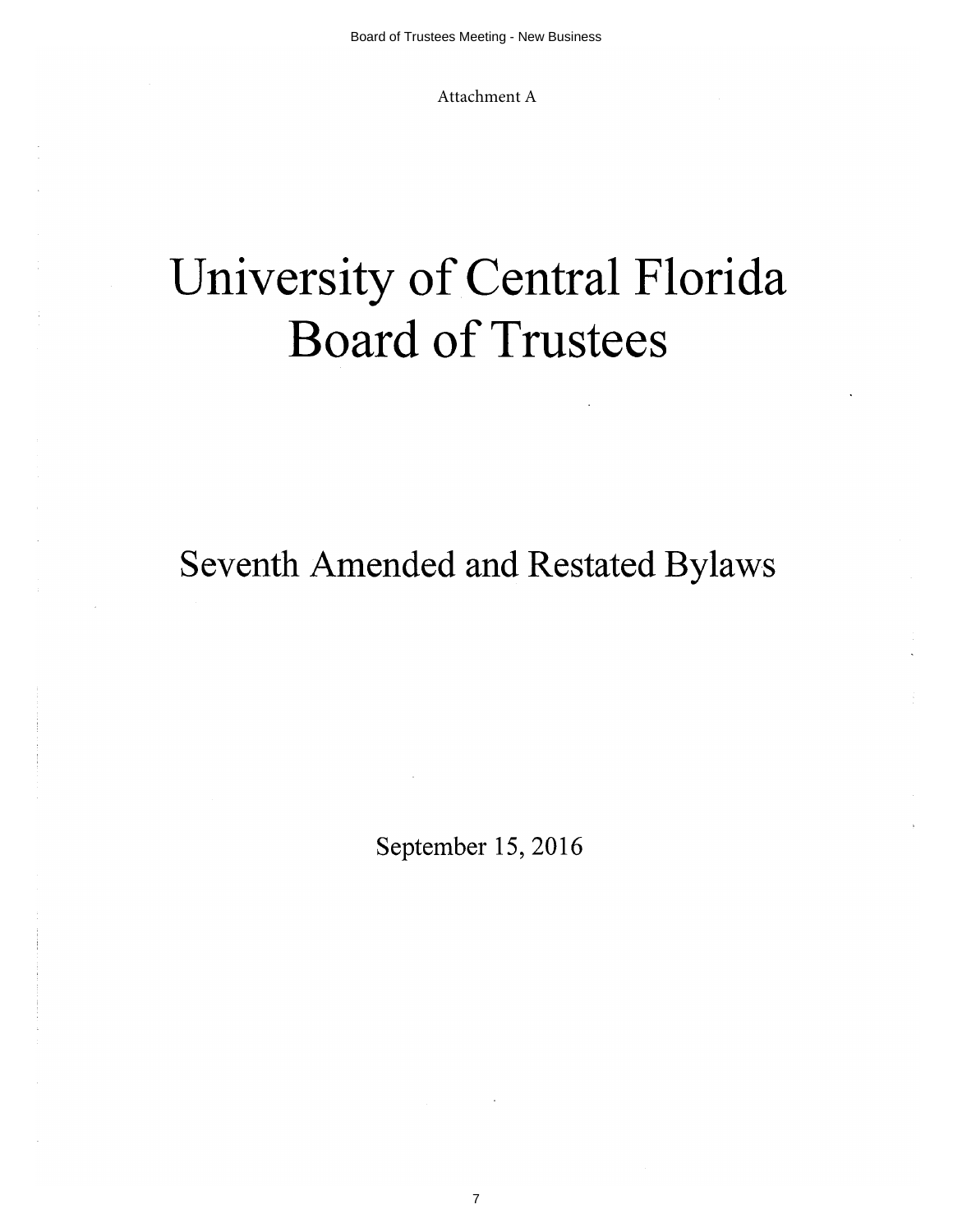# **Table of Contents**

#### **Article I Statement of Purpose**

#### **Article II The Board**

- $2.1$ Corporate Name
- $2.2$ Composition
- Powers and Duties of the Board  $2.3$
- 2.4 Corporate Seal

#### **The Trustees Article III**

- Term of Office  $3.1$
- $3.2$ Vacancies
- $3.3$ Compensation

#### **Article IV Officers of the Board**

- $4.1$ Officers
- $4.2$ Selection
- 4.3 Chair
- 4.4 Vice Chair
- Corporate Secretary 4.5
- Associate Corporate Secretary 4.6

#### Article V President

Duties of the President  $5.1$ 

#### **Article VI Committees**

- 6.1 Committees
- 6.2 **Standing Committees**
- **Executive Committee** 6.3
- Ad-hoc Committees  $6.4$
- **Direct Support Organizations** 6.5

#### **Meetings Article VII**

- **Regular Meetings**  $7.1$
- **Special Meetings**  $7.2$
- **Emergency Meetings**  $7.3$
- Agenda 7.4
- $7.5$ Consent Agenda
- Appearance before Board 7.6
- $7.7$ Quorum
- Rules of Procedure  $7.8$

# **Article VIII Miscellaneous**

- Conflict of Interest Policy 8.1
- 8.2 Indemnification
- 8.3 Limitation of Liability
- 8.4 Amendments
- Suspension of Bylaws 8.5
- 8.6 Proxies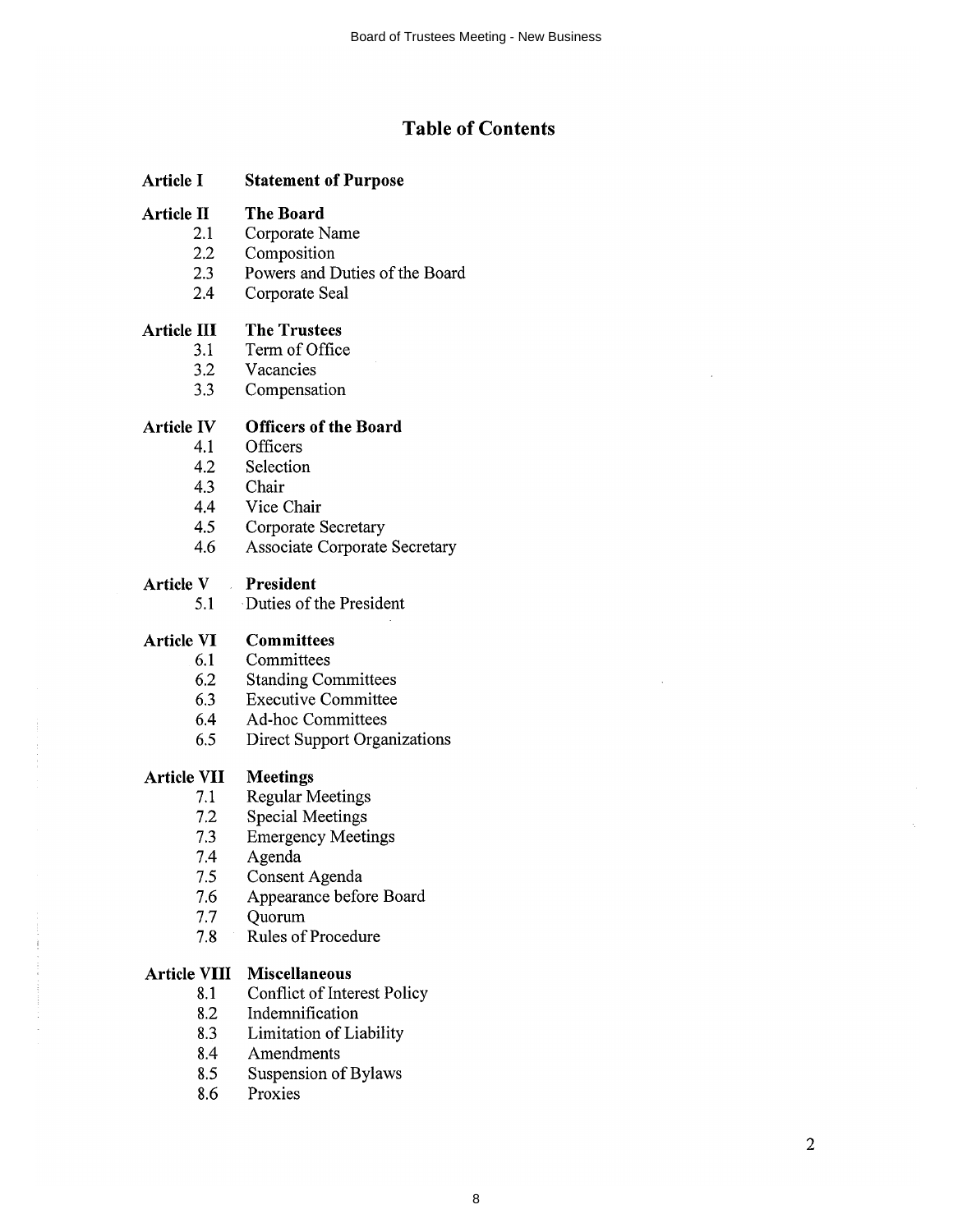# **ARTICLE I**

# **STATEMENT OF PURPOSE**

The University of Central Florida Board of Trustees is vested by law with all the powers and authority to administer the University of Central Florida in accordance with Article IX, Section 7 of the Florida Constitution, the laws of the State of Florida and with rules and policies of the Florida Board of Governors. In order to more effectively discharge its responsibilities and duties in connection therewith, the University of Central Florida Board of Trustees hereby adopts these bylaws.

# **ARTICLE II**

# **THE BOARD**

Section 2.1 CORPORATE NAME - The Board of Trustees is a public body corporate called the University of Central Florida Board of Trustees, with all the powers of a body corporate under the laws of the State of Florida. The Board of Trustees shall be hereinafter referred to as the Board.

Section 2.2 COMPOSITION – The Board is composed of thirteen (13) trustees, six (6) citizen members appointed by the governor, and five (5) citizen members appointed by the Board of Governors, subject to confirmation by the Senate. The president of the Student Body and chair of the Faculty Senate shall also serve as voting trustees during their terms of office.

Section 2.3 POWERS AND DUTIES OF THE BOARD – The Board shall serve as the governing body of the University of Central Florida. It shall select the president of the University of Central Florida for ratification by the Board of Governors and shall hold the president responsible for the university's operation and management, performance, fiscal accountability, and compliance with federal and state laws and rules of the Board of Governors. The Board shall have the authority to carry out all lawful functions permitted by the bylaws, its operating procedures, by rules and policies of the Board of Governors, or by law.

The Board may adopt rules and policies consistent with the university mission, with law, and with the rules and policies of the Board of Governors, in order to effectively fulfill its obligations under the law.

Section 2.4 CORPORATE SEAL – The corporate seal shall be used only in connection with the transaction of business of the Board and of the university. The secretary may affix the seal on any document signed on behalf of the corporation. Permission may be granted by the secretary for the use of the seal in the decoration of any university building or in other special circumstances. The corporate seal of the Board shall be consistent with the following form and design:

3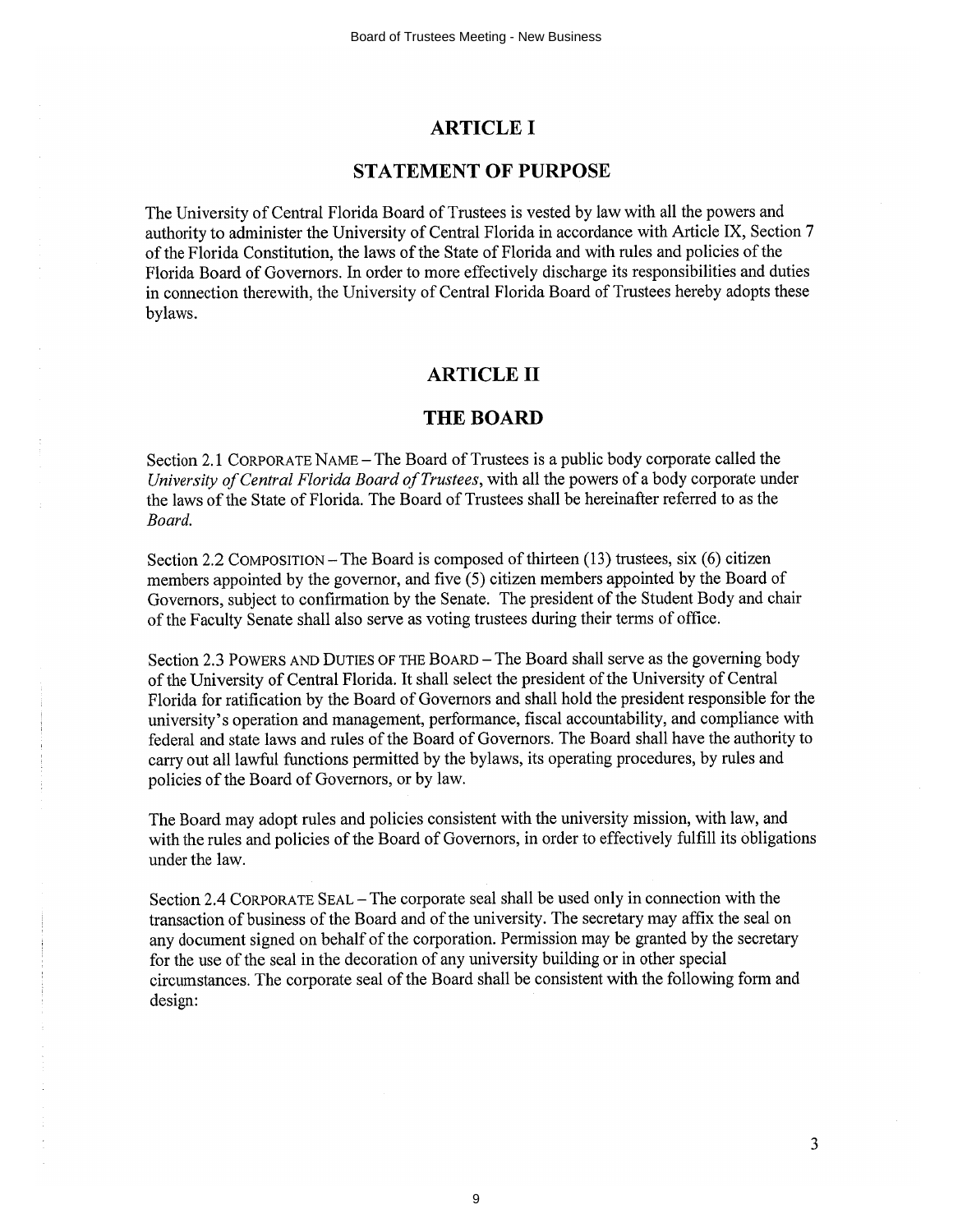# **ARTICLE III**

# THE TRUSTEES

Section 3.1 TERM OF OFFICE – Trustees shall serve for staggered 5-year terms, as provided by law.

Section 3.2 VACANCIES – Vacancies shall be filled by appointing authority subject to confirmation by the Senate of the State of Florida.

Section 3.3 COMPENSATION – Trustees shall receive no compensation but may be reimbursed upon request for travel and per diem expenses.

# **ARTICLE IV**

# **OFFICERS OF THE BOARD**

Section 4.1 OFFICERS - The officers of the Board shall be the Chair, Vice Chair, Corporate Secretary, and the Associate Corporate Secretary. The Chair and Vice Chair shall be trustees, but no other Board officers shall be members of the Board.

Section 4.2 SELECTION – The Board shall elect its chair and vice chair from the appointed members at its first regular meeting after July 1 upon recommendation of the Nominating Committee. The chair shall serve for two years and may be reelected for one additional consecutive term. For each additional consecutive term beyond two terms, the Board, by a twothirds vote, may elect the chair for additional consecutive two year terms.

Section 4.3 CHAIR – The duties of the chair shall include presiding at all meetings of the Board, calling special meetings of the Board, appointing committee chairs, determining the composition of all Board committees, attesting to actions of the Board, serving as spokesperson for the Board, and fulfilling other duties as assigned by the Board. The Chair shall notify the Governor or the Board of Governors, as applicable, in writing, whenever a board member has three consecutive unexcused absences from regular board meetings in any fiscal year, which may be grounds for removal by the Governor or Board of Governors, as applicable. The chair shall perform such duties in consultation with the university president.

Section 4.4 VICE CHAIR – The duty of the vice chair is to act as chair during the absence or disability of the chair. While the vice chair shall be the presumptive successor to the chair when a vacancy occurs, the chair shall be selected by the full board upon nomination of the Nominating Committee.

Section 4.5 CORPORATE SECRETARY - The university president shall serve as corporate secretary of the Board, and in the capacity of secretary, shall be responsible for giving notice of all meetings of the Board and its committees, setting the agenda and compiling the supporting documents for meetings of the Board in consultation with the chair, recording and maintaining detailed minutes of any Board meeting, including a record of all votes cast and history of attendance of each trustee, , executing or attesting to all documents that have been executed by the Board, and shall be custodian of the corporate seal. Minutes of each meeting shall be

4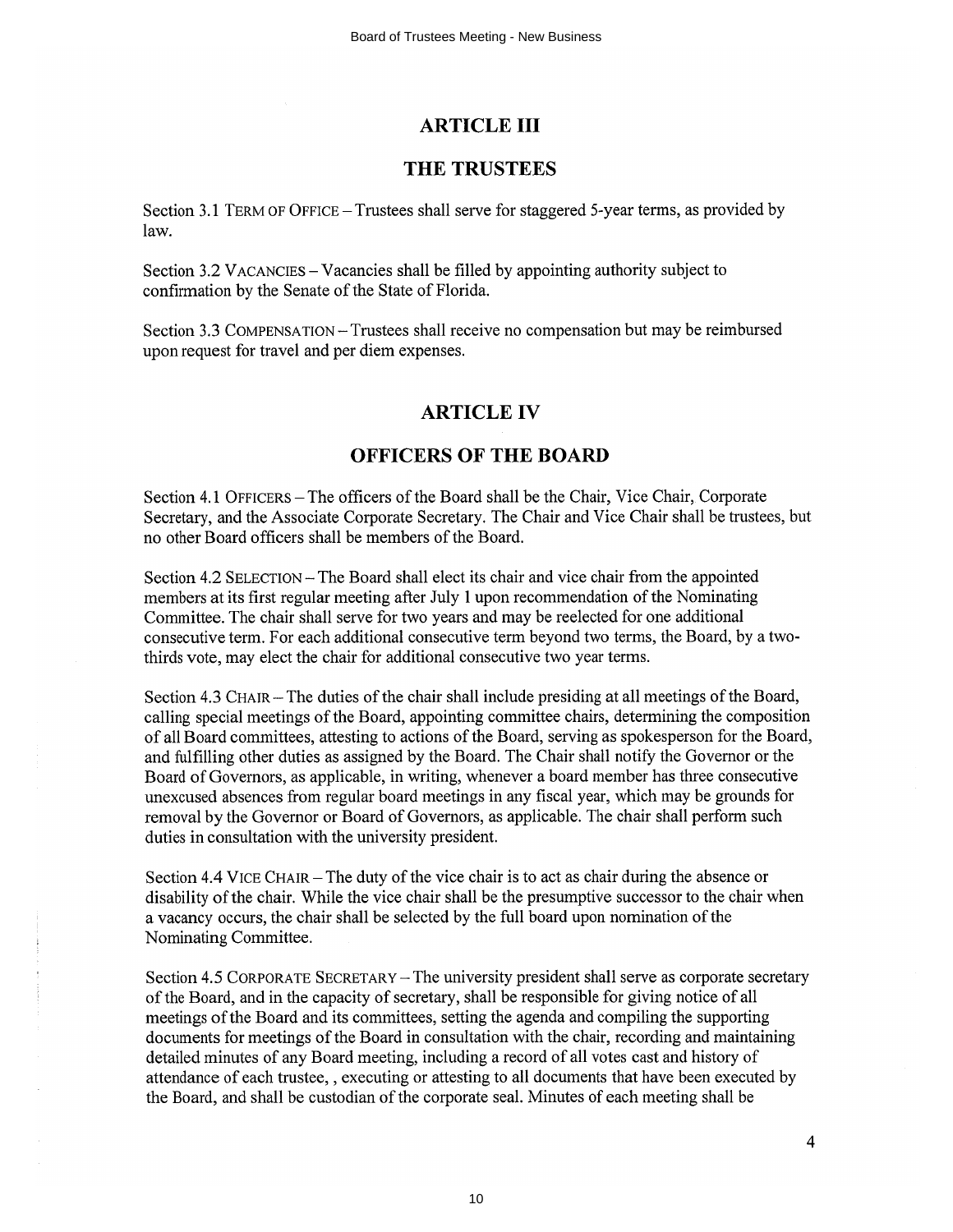prominently posted on the university's website within two weeks after the meeting. All meetings will be held in accordance with section 286.011(2), Florida Statutes

Section 4.6 ASSOCIATE CORPORATE SECRETARY – The secretary may designate an individual to serve as associate corporate secretary to the Board. This individual shall perform all duties delegated by the secretary and shall provide for review by the General Counsel documents to be presented to the board and committees.

# **ARTICLE V**

# **PRESIDENT**

Section 5.1 DUTIES OF THE PRESIDENT - The university president shall serve as the chief executive officer of the university. The university president shall be responsible for the operation of the university, including efficient and effective budget and program administration, leading the university to accomplish its educational missions and goals, monitoring educational and financial performance, consulting with the Board in a timely manner on matters appropriate to its policy-making and fiduciary functions, appointing staff liaisons for each board committee, and serving as the university's key spokesperson. The president shall have the authority to execute all documents on behalf of the university and the Board consistent with law, applicable Board of Governors' and Board of Trustees' rules and policies, and the best interests of the university.

# **ARTICLE VI**

# **COMMITTEES**

Section 6.1 COMMITTEES - The Board shall establish standing and ad-hoc committees as it deems appropriate to discharge its responsibilities. The Board chair shall appoint members of committees, their chairs and vice chairs based upon their expertise in matters relating to that committee, and shall appoint a trustee representative to the board of directors of each direct support organization. The chair shall be an ex-officio member of each committee. Each committee shall consist of no fewer than three members. Members of committees shall hold office until the appointment of their successors. Any vacancies on the standing committees shall be filled by appointment of the Board chair. Unless specifically delegated or as otherwise provided in these bylaws, authority to act on all matters is reserved to the Board and the duty of each committee shall be to consider and to make recommendations to the Board upon matters referred to it. Each committee shall have a written statement of purpose and primary responsibilities, or charter, as approved by the Board. The chairs of all committees shall perform their duties and shall have the responsibility and authority to place matters on the Board's agenda, with approval of the Board chair.

Section 6.2 STANDING COMMITTEES - The following committees shall be standing committees of the Board until dissolved by the Board:

**Advancement Committee** Audit, Operations Review, Compliance, and Ethics Committee Compensation and Labor Committee **Educational Programs Committee**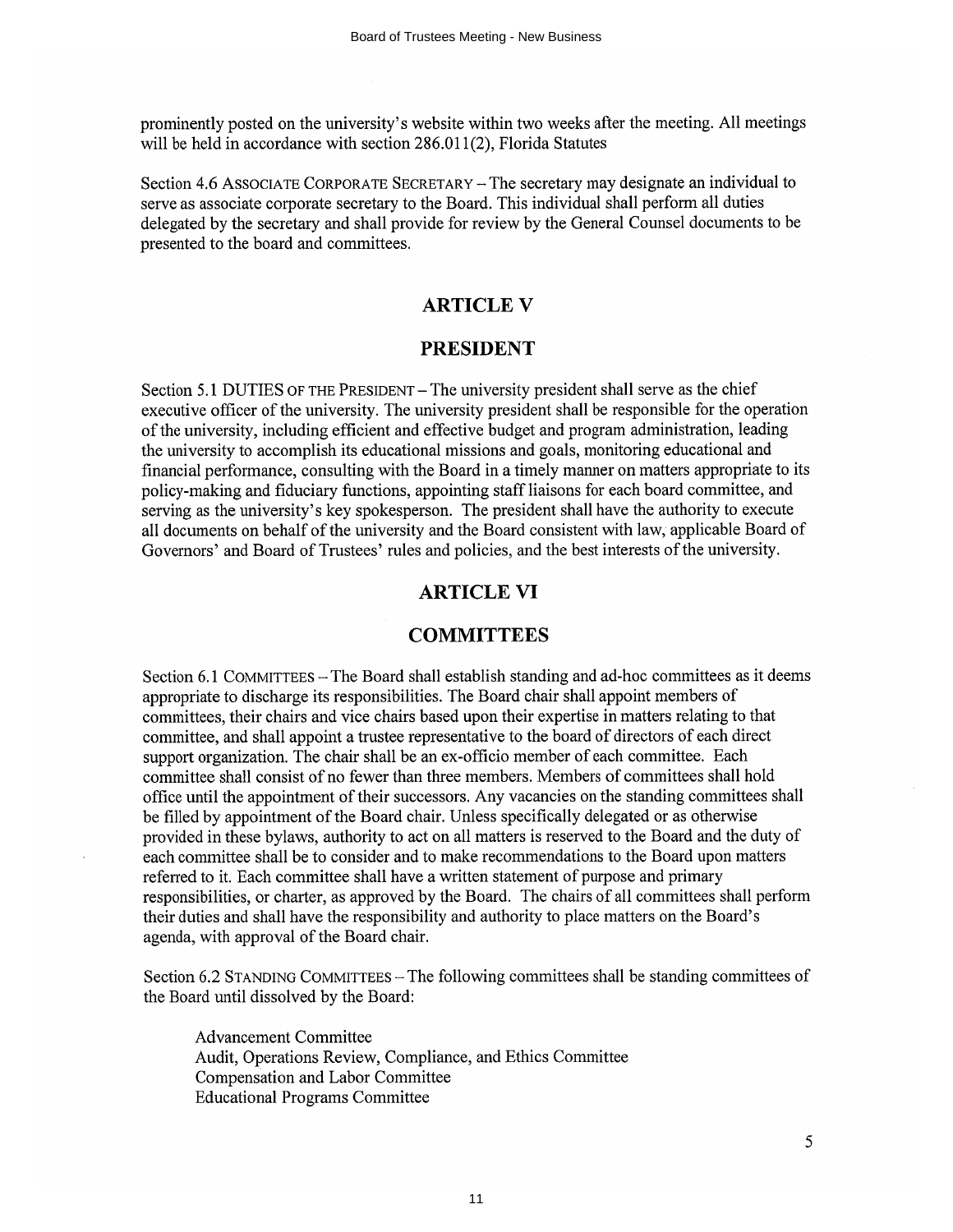Finance and Facilities Committee Nominating and Governance Committee **Strategic Planning Committee** 

Section 6.3 EXECUTIVE COMMITTEES - The Executive Committee shall be comprised of the Board Chair and committee chairs. The Executive Committee shall be empowered to act on matters that, in the opinion of the board chair, must be timely approved between regularly scheduled Board meetings. Actions taken by the Executive Committee shall be reported to the Board at the next Board meeting.

Section 6.4 AD-HOC COMMITTEES - Ad-hoc committees shall be appointed by the Board chair upon authority of the Board with such powers and duties and period of service as the Board chair may determine, provided that no ad-hoc committee shall be created to act upon any matter appropriate to be acted upon by a standing committee. The chairs of any ad-hoc committees shall be appointed by the Board chair and shall perform their duties in consultation with the university president. The chair of the Board shall serve as an ex-officio member of each ad hoc committee.

Section 6.5 DIRECT SUPPORT ORGANIZATIONS - Each Direct Support Organization of the university shall provide regular reports to a standing committee as assigned by the Board chair.

Section 6.6 QUORUM – A majority of the regular (not ex-officio) committee members shall constitute a quorum for all committee meetings. A quorum having been established, no business shall be transacted without a majority vote of all committee members present.

# **ARTICLE VII**

# **MEETINGS**

All meetings of the Board and its committees shall be open to the public at all times, and no resolution, rule, or formal action shall be considered binding except as taken or made at such meeting in accordance with section 286.011, Florida Statutes, unless the matter being discussed falls within the provisions of law allowing closed sessions.

Section 7.1 REGULAR MEETINGS - There shall be not less than five (5) regular meetings a year as the Board may determine. These meetings shall be held on such dates and at such times as the Board may determine. The time and date of a regular meeting may be changed by an affirmative vote of a quorum of the Board. At the discretion of the chair, meetings may be held by teleconference.

Section 7.2 SPECIAL MEETINGS – Special meetings of the Board may be held at the call of the Board chair, the secretary, or upon request of seven (7) trustees. The secretary shall send written notice of such special meeting to all trustees, along with a statement of the purpose of the meeting, at least 48 hours in advance. No matter may be considered at any special meeting that was not included in the call of that meeting except by an affirmative vote of not less than twothirds (2/3) of the trustees at the meeting. At the discretion of the chair, special meetings of the Board may be held by teleconference.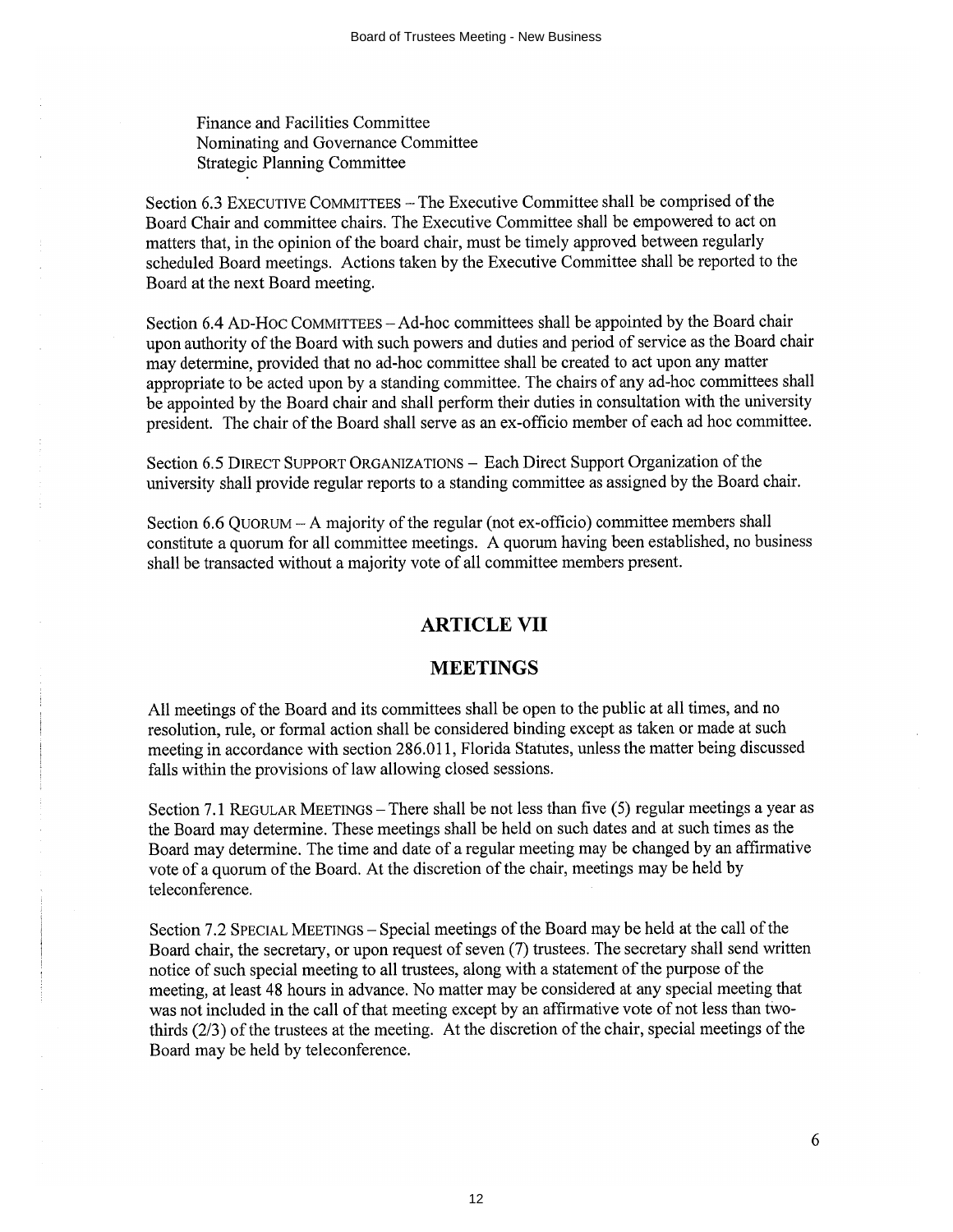Section 7.3 EMERGENCY MEETINGS - An emergency meeting of the Board may be called by the chair upon no less than twenty-four (24) hours' notice whenever an issue requires immediate Board action. No other business will be transacted at the meeting unless additional emergency matters are agreed to by a majority of those Board members present.

Section 7.4 AGENDA – The President, in consultation with the chair, shall set the agenda for the meetings with the review of the General Counsel. Recommendations to the Board included in the agenda are presented by the chair or committee chair designated by the chair, and include all matters of business or concern to the Board that have not been specifically delegated to the chair or the university president. The chair will provide a copy of the agenda to each member of the Board at least fourteen (14) days prior to the meeting. If additional items or supporting documentation become available, a supplemental agenda will be provided. The Board may also consider agenda items not included in the published agenda.

Section 7.5 CONSENT AGENDA - The Board chair may approve items to be placed on a consent agenda that may be approved by the Board without discussion. Committee items not recommended by the unanimous vote of the committee may not be placed on the consent agenda. Items may be removed from the consent agenda by any trustee, preferably at least two days prior to the Board meeting.

Section 7.6 APPEARANCE BEFORE THE BOARD - Individuals, groups or factions who wish to appear before the Board to discuss a subject pending before the Board shall complete a public comment form specifying the matter upon which they desire to be heard. Public comment forms will be available at each meeting and must be submitted prior to commencement of the meeting. For meetings held telephonically, public comment forms can be obtained from the Board web site and emailed to the Assistant Secretary of the Board prior to the meeting. Organizations, groups, or factions wishing to address the Board shall designate a single representative to speak on its behalf to ensure an orderly presentation to the Board. The Board will reserve no more than fifteen minutes for public comments. Each speaker shall be allotted three minutes to present information unless modified by the Board chair.

Section 7.7 QUORUM - A quorum for the conduct of business by the full Board shall consist of seven (7) trustees. A quorum having been established, no business shall be transacted without a majority vote of all trustees present except as otherwise provided in these bylaws.

Section 7.8 RULES OF PROCEDURE - Except as modified by specific rules and policies enacted by the Board, Robert's Rules of Order Newly Revised shall constitute the rules of parliamentary procedure applicable to all meetings of the Board and its committees.

# **ARTICLE VIII**

# **MISCELLANEOUS**

Section 8.1 CONFLICT OF INTEREST POLICY – Trustees stand in a fiduciary relationship to the university. Therefore, Trustees shall act in good faith, with due regard to the interests of the university, and shall comply with the fiduciary principles and law set forth in the Code of Ethics for Public Officers and Employees, Section 112.311-112.326, Florida Statutes. The Board shall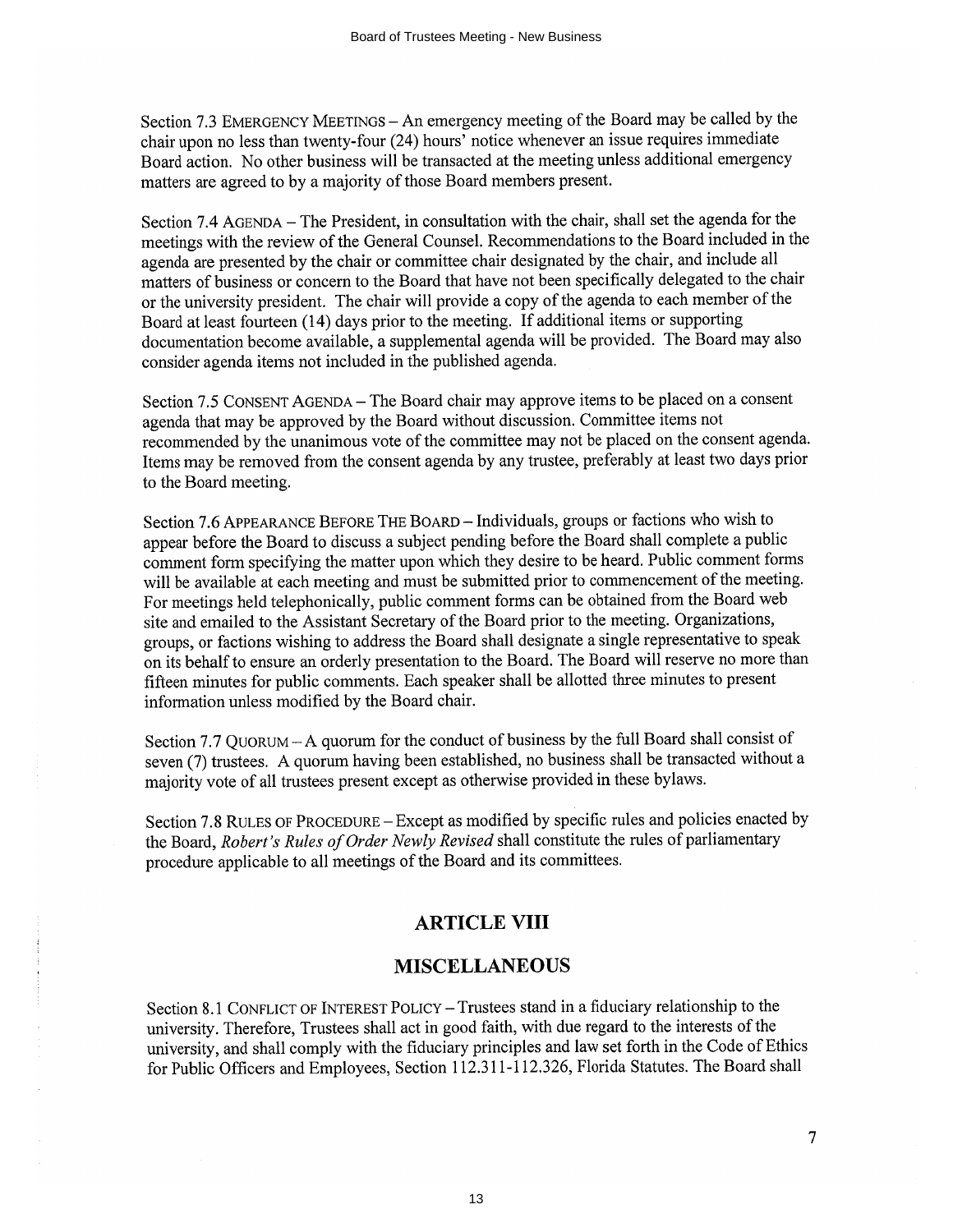adopt a written conflict of interest policy, to be included in the Board operating procedures or other policies, which shall be reviewed periodically and revised as necessary.

Section 8.2 INDEMNIFICATION - Whenever any civil or criminal action has been brought against a trustee for any act or omission arising out of and in the course of the performance of his or her duties and responsibilities, the Board may defray all costs of defending such action, including reasonable attorney's fees and expenses together with costs of appeal, and may save harmless and protect such person from any financial loss resulting from the lawful performance of his or her duties and responsibilities. Claims based on such actions or omissions may, in the discretion of the Board, be settled prior to or after the filing of suit thereon. The Board may arrange for and pay the premium for appropriate insurance to cover all such losses and expenses.

Section 8.3 LIMITATION OF LIABILITY – The Board shall be a corporation primarily acting as an instrumentality or agency of the state pursuant to section 768.28(2), Florida Statutes, for purposes of sovereign immunity.

Section 8.4 AMENDMENTS - These Bylaws may be amended at any regular meeting of the Board by the affirmative vote of not less than two-thirds  $(2/3)$  of the members of the Board, provided that notice of any proposed amendment including a draft thereof shall have been filed in writing with the secretary and a copy of the draft has been mailed to each trustee at least ten (10) days prior to the meeting at which the amendment is to be voted upon.

Section 8.5 SUSPENSION OF OPERATING PROCEDURES - Any provision of these bylaws may be suspended in connection with the consideration of a matter before the Board by an affirmative vote of not less than two-thirds (2/3) of the members of the Board.

Section 8.6 PROXIES – The use of proxies for purposes of determining a quorum, for voting, or for any other purposes is prohibited.

I HEREBY CERTIFY that the foregoing Seventh Amended and Restated Bylaws of the University of Central Florida Board of Trustees were approved by an affirmative vote of not less than two-thirds (2/3) of the members of the Board of Trustees at a regular meeting of the Board held on September 15, 2016.

Assistant Sportary Sluce 3-15-18